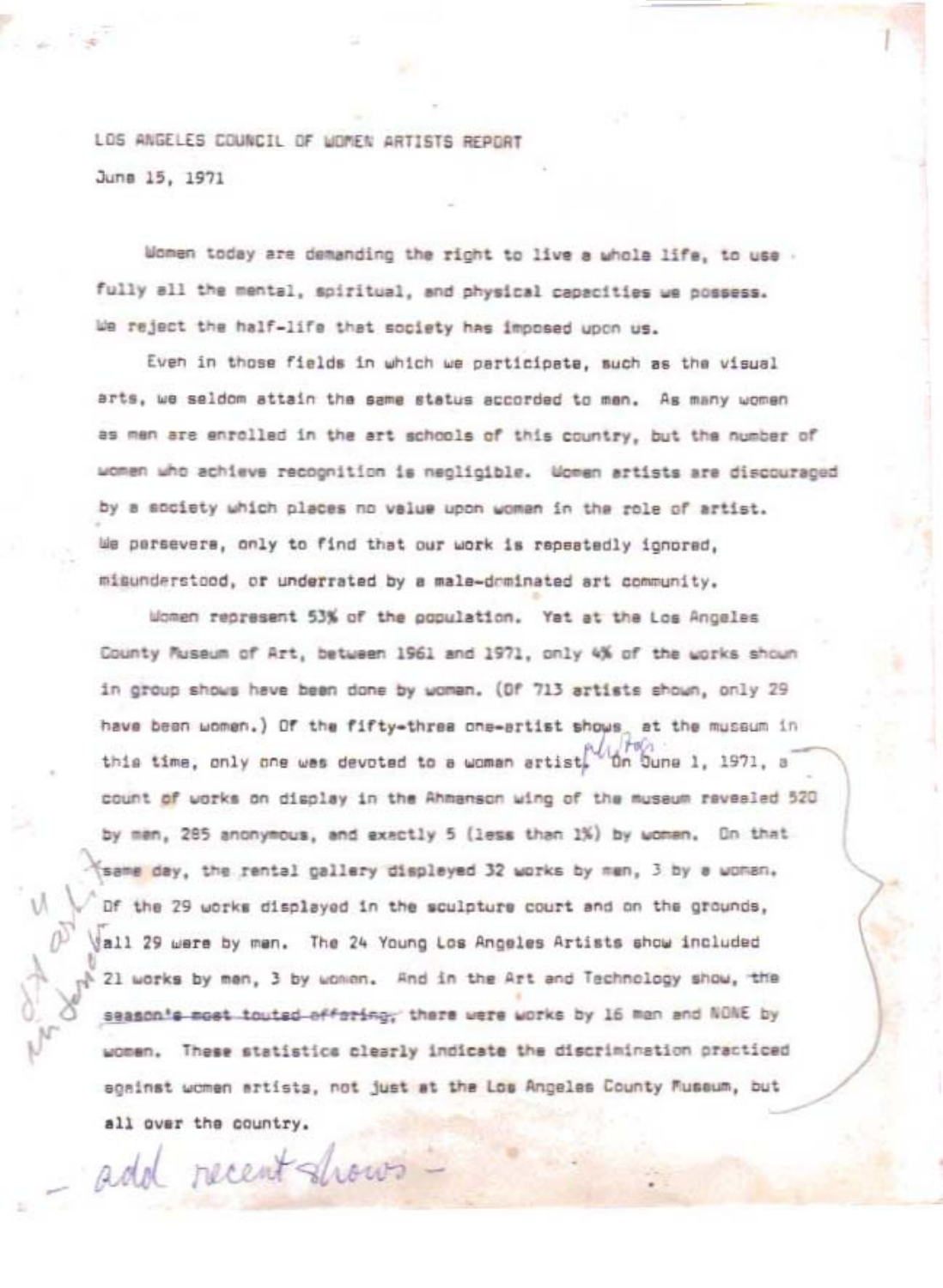The Los Angeles Council of Women Artists is an amalgam of women painters, sculptors, art historians, critics, teachers, film-makers, craftswoman, graphic artists, curators, collectors, and industrial designers. As women artists, we are not seeking token acceptance into musaums or galleries which have not ouestioned the inherent inequities in the present structure of the art world, We want to help change that structure, so that it will be more responsive to its constituency, half of which is women. We want the public to understand that our efforts are part of the efforts of women throughout this country who are working to give full, meaningful status to woman in every area of our society.

We were particularly provoked by the blatant discrimination against women in the highly publicized Art and Technology show now at the Los Angeles County Art Museum. Sixteen artists are represented in this invitational show - NONE are woman. NONE of the technical advisors with whom they collaborated were women. A prominent curator of modern art and the organizer of this show claims in the show's catalogue that he sought "as wide a range of artists as possible." But in fact they invited no Blacks, no Chicanos, no Asians, and no women. Not only were no women invited to be in this show, but of the 78 unsolicited proposals received by the museum, many of which were printed in the catalogue, only one by a woman was even published.

This same curator indicated that while he was aware of the moral conflicts involved in asking artists to collaborate with, as he put it, "the temples of Capitalism, or more particularly, with militarily involved industry", he falt justified in carrying on with the show because he felt it would increase the prestige of the L.A. County Museum, thereby placing it in a more competitive position to vie with other museums for funding, donations, and retrospective shows of leading artists. The Los Angeles Council of Women Artists wonders whether the primary objective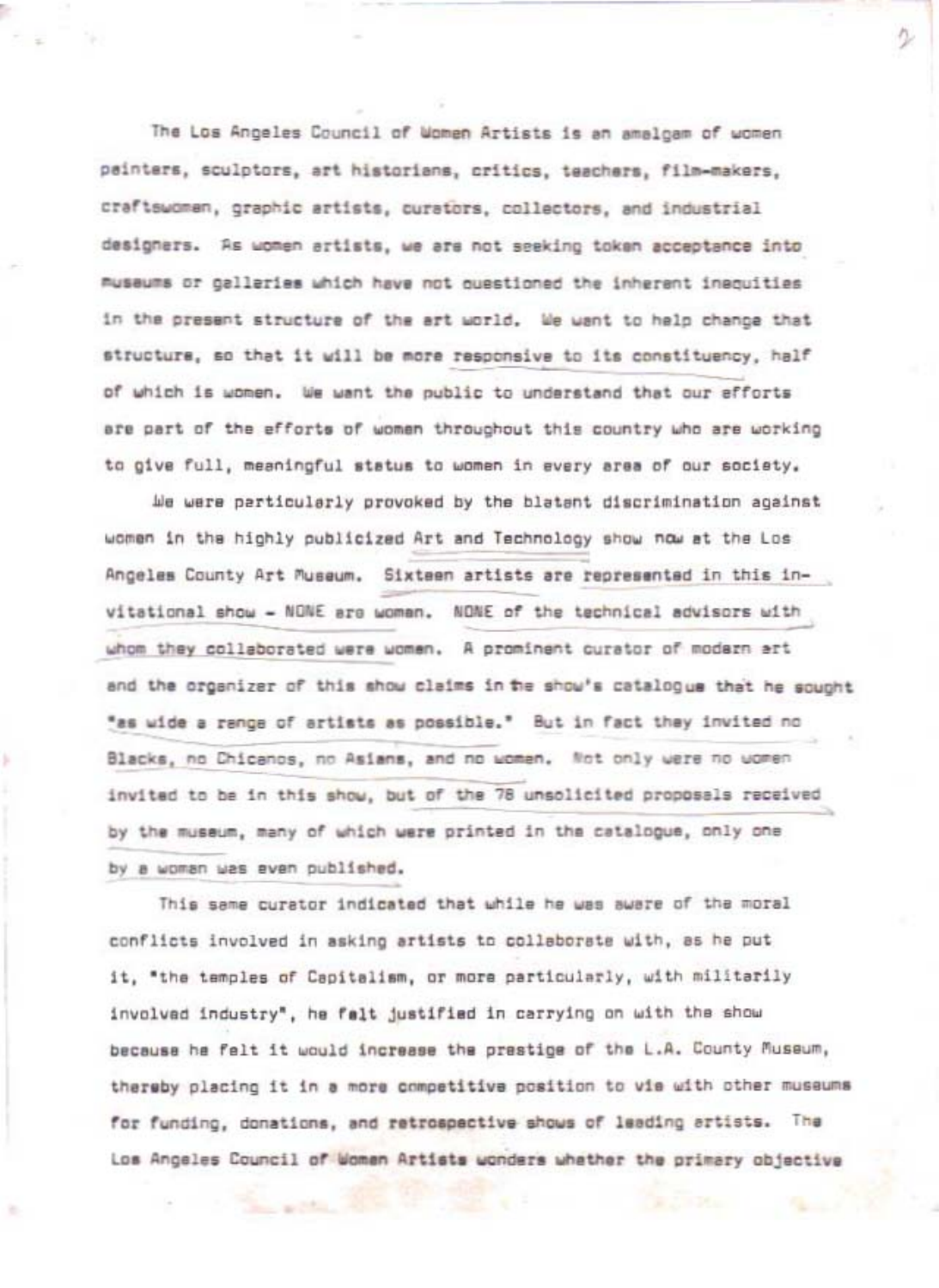of any museum is to compete with other museums, especially when this competition tends to minimize the worth of the individual work of any given artist, and to concentrate on the show as a quasi-theatrical event with the real emergent star and focus of the exhibition baing the "curatorproducer-director." This new form of duseum show subjugates the artist to the concept of the show. These staged extravagenzas force the artist into that very corporate structure which he or she has traditionally avoided. Their expression preductions are allowing to the higraydry on well.

The Art and Technology show has been heralded as "the weve of the future." If this is so, then we are most distressed to observe that there are no women in it. Distressed, but not surprised. Women in our patriarchal seciety are supposed to be consumers, not producers. The more museums and artists ally themselves with big corporations, which are sexist by definition, the more the art world will heve a vested interest in ignoring the works of women artists.

The L. A. Chunty Russum and other art institutions have the potential to reverse the present discriminatory situation by recognizing and encouraging the many women artists who are already doing professional although uncublicized work. The Los Angeles Council of Momen Artists has prepared a program whereby the museums would alter certain procedures to allow more exhibitions, purchase awards, and new talentscholarships for women. The program also includes provisions for educating the public as to the contritutions of women to the arts in the past and opportunities for women now and in the future. We hope to negotiate first with the Los Angales County Art Museum concerning this program; however, if necessary, we are prepared to persuede them through the lags! means of the Ci-il Hights Commission wis s law suit.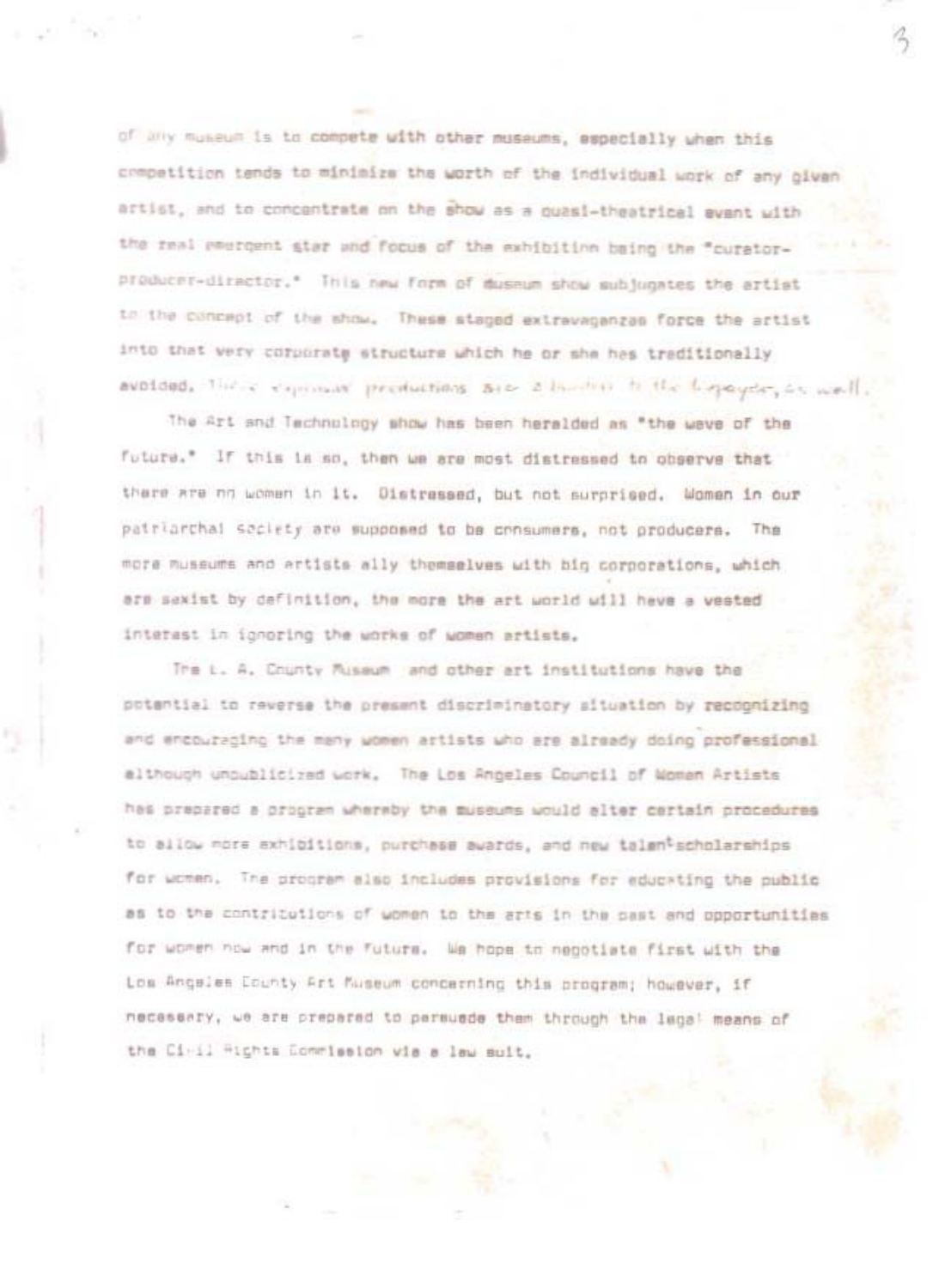To implementthis program, we therefore propose:

- 1. That henceforward half of all contemporary work shown by the L.A. County Museum of Art be the work of women artists.
- 2. That henceforward half of all one-artist shows mounted by the L.A. County Museum be devoted to women artists.
- 3. That henceforward half of those contemporary works purchased by the museum for its permanent collection be the works of women artists.
- That a concerted effort be made to seek nut works by early women artists to add to the older works in the permanant collection.
	- 5. That half of the Board of Trustees be women, and that one of these women be a working artist.
	- That, starting from the bottom up, all jobs at the L. A. County Museum be granted, at EACH LEVEL OF QUALIFICATION AND SALARY, half to women and half to men. This applies equally to senior curators and to secretaries.
	- 7. That the job of docent be a paid position, thus creating job opportunities for men and women seeking professional careers in the erts and eliminating a situation whereby certain women are, in effect, penalized because of the success of their husbands.
	- 8. That fund-raising functions be eliminated from the curator's job and that curators not be permitted to advise private collectors. A curator with no oblinations is freer to choose an unknown artist's work either for purchase or for exhibition.
	- 9. That there be no interlocking directorships; that in cases where conflict of interest necessitates the resignation of a trustee, ha of she be replaced by a trustee more representative of a cross-saction of the Los Angeles community, so that aventually the museum really belongs to its constituency, which include<sup>s</sup>many Blacks, Chicanos, nahid Arminia Asians, and women.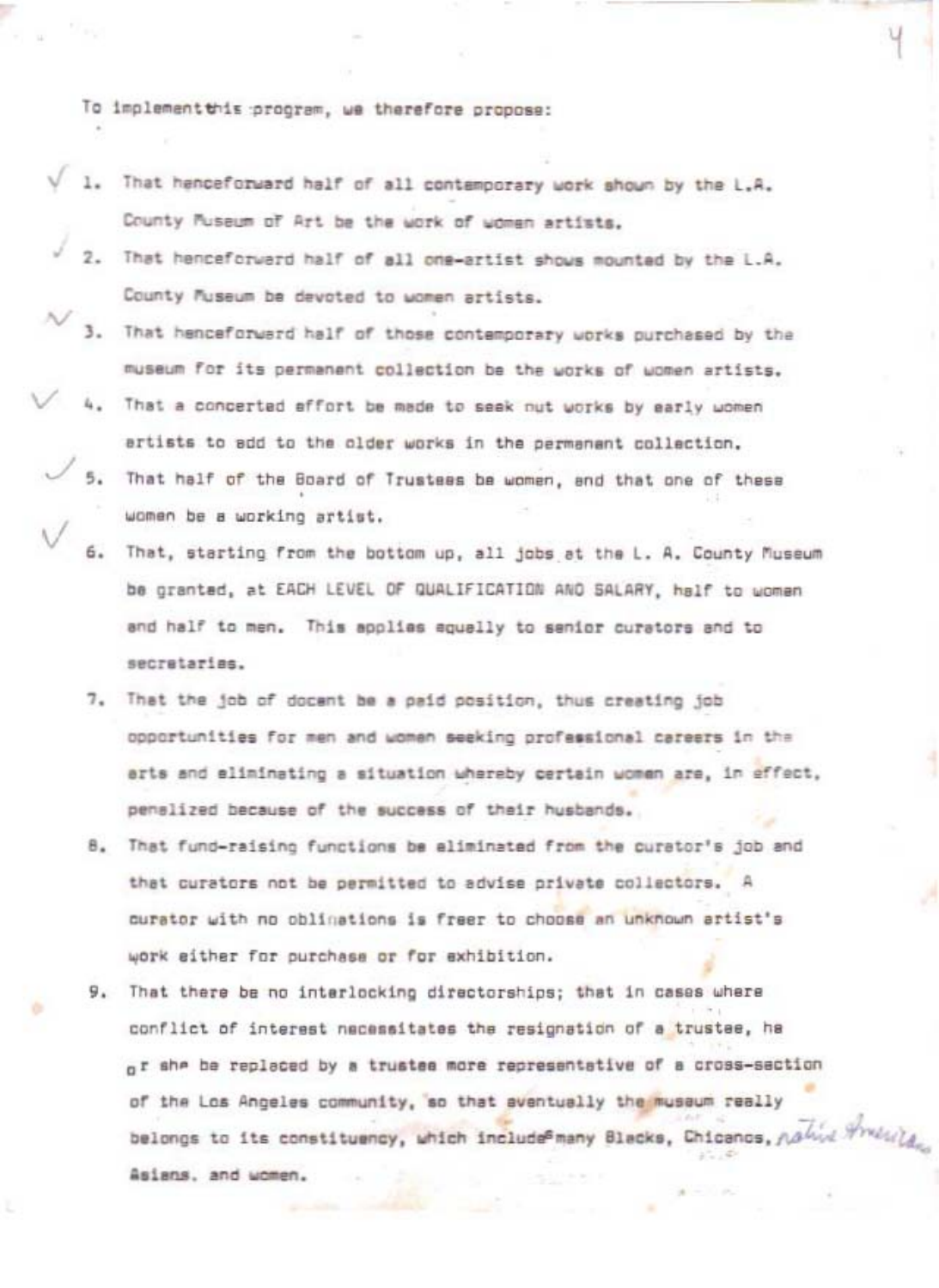- 10. That resale of purchased or donated work be publicly announced, since it is in the public domain.
- 11. That museum directors, curators, etc., support the Seth Siegelaub contract which protects artists by entitling them to

each resale of wor

RBGRAM be initiated in the following manner: That an That a fund be established to cover the salaries of one or more women art historians to masearch the history of women in art, with an aim both to purchase works by women for the permanent collection and to establish a slide bank of works which will be available for educational purposes both to schools and to the general public.

staffed by

e prizes awarded annually by the New Talent Committee to young Los Angeles artists be granted to women. That a fund be established to provide scholarships for women who wish to train as art historians and art critics, with spacial efforts made to attract women from minority oroups.

D. That the museum provide funds to develop a program for teaching secondary and primary level children about the contributions of women artists, and about opportunities and training programs for future women artists.

That a Museum Council for Women in Art he set up to supervise the implementation of these proposals, and to provide continuing educational programs for adults and children about women in the arts.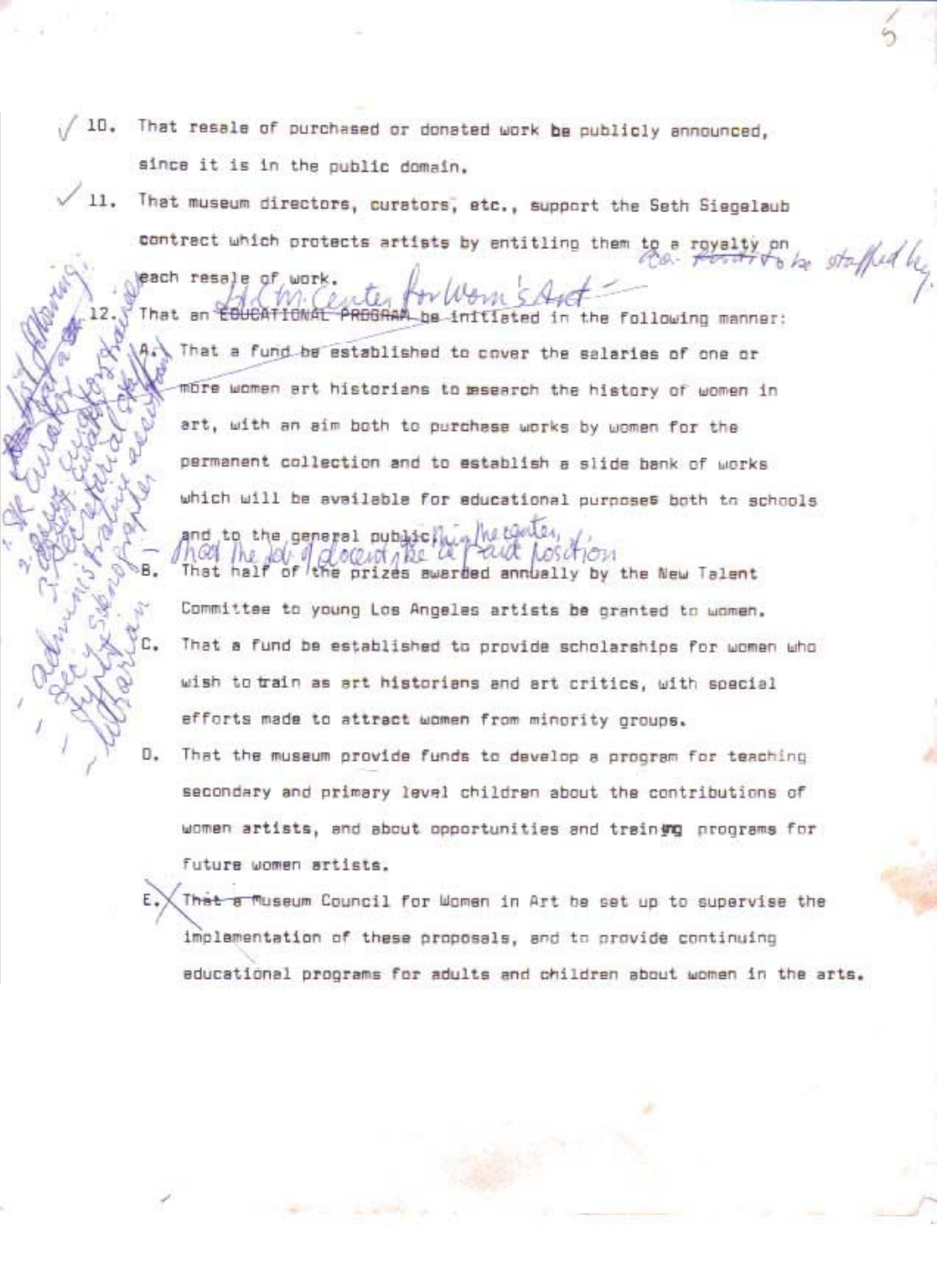## Appendix I

ONE-ARTIST SHOWS AT THE L. A, COUNTY MUSEUM OF ART

| Peter Bruegel the Elder<br>Mauricio Lasansky<br>Georges Roualt<br>1962<br>Jean Dubuffet<br>Simon Rodia<br>Reuben Nakian<br>Umberto Boccioni<br>Tiepolo<br>1963<br>Philip Guston<br>Gaston Lachaise<br>1965<br>Bonnard<br>Mitelli<br>Peter Voulkos<br>R. B. Kitaj<br>Constable<br>David Smith<br>Knud Merrild<br>John Paul Jones<br>1966<br><b>Giacometti</b><br>Edward Kienholtz<br>Josef Albers<br>Man Ray<br>Picasso<br>John Mason<br>Seymour Rosen<br>1967<br>Morris Louis<br>Inigo Jones<br>Jackson Pollock<br>Rico Lebrun<br>R. M. Schindler<br>Aubrey Beardsley<br>Rodin<br>1968<br>Chaim Soutine<br>*Dorothes Lange<br>Wallace Berman<br>Burgoyne Diller<br>H. C. Westerman<br>Billy Al Bengston<br>1969<br>Vincent Van Gogh<br>Willem de Koaning<br>Stephen von Huene<br>Richard Diebenkorn<br>Rembrandt<br>Edvard Munch<br>George Brecht<br>Mies van der Rohe<br>1970<br>Mondrian<br>John Marin<br>Sam Francis<br>Daumier<br>1971<br>Scott Grieger<br>Hoyningen-Huene | 1961 | Modigliani |
|--------------------------------------------------------------------------------------------------------------------------------------------------------------------------------------------------------------------------------------------------------------------------------------------------------------------------------------------------------------------------------------------------------------------------------------------------------------------------------------------------------------------------------------------------------------------------------------------------------------------------------------------------------------------------------------------------------------------------------------------------------------------------------------------------------------------------------------------------------------------------------------------------------------------------------------------------------------------------------|------|------------|
|                                                                                                                                                                                                                                                                                                                                                                                                                                                                                                                                                                                                                                                                                                                                                                                                                                                                                                                                                                                |      |            |
|                                                                                                                                                                                                                                                                                                                                                                                                                                                                                                                                                                                                                                                                                                                                                                                                                                                                                                                                                                                |      |            |
|                                                                                                                                                                                                                                                                                                                                                                                                                                                                                                                                                                                                                                                                                                                                                                                                                                                                                                                                                                                |      |            |
|                                                                                                                                                                                                                                                                                                                                                                                                                                                                                                                                                                                                                                                                                                                                                                                                                                                                                                                                                                                |      |            |
|                                                                                                                                                                                                                                                                                                                                                                                                                                                                                                                                                                                                                                                                                                                                                                                                                                                                                                                                                                                |      |            |
|                                                                                                                                                                                                                                                                                                                                                                                                                                                                                                                                                                                                                                                                                                                                                                                                                                                                                                                                                                                |      |            |
|                                                                                                                                                                                                                                                                                                                                                                                                                                                                                                                                                                                                                                                                                                                                                                                                                                                                                                                                                                                |      |            |
|                                                                                                                                                                                                                                                                                                                                                                                                                                                                                                                                                                                                                                                                                                                                                                                                                                                                                                                                                                                |      |            |
|                                                                                                                                                                                                                                                                                                                                                                                                                                                                                                                                                                                                                                                                                                                                                                                                                                                                                                                                                                                |      |            |
|                                                                                                                                                                                                                                                                                                                                                                                                                                                                                                                                                                                                                                                                                                                                                                                                                                                                                                                                                                                |      |            |
|                                                                                                                                                                                                                                                                                                                                                                                                                                                                                                                                                                                                                                                                                                                                                                                                                                                                                                                                                                                |      |            |
|                                                                                                                                                                                                                                                                                                                                                                                                                                                                                                                                                                                                                                                                                                                                                                                                                                                                                                                                                                                |      |            |
|                                                                                                                                                                                                                                                                                                                                                                                                                                                                                                                                                                                                                                                                                                                                                                                                                                                                                                                                                                                |      |            |
|                                                                                                                                                                                                                                                                                                                                                                                                                                                                                                                                                                                                                                                                                                                                                                                                                                                                                                                                                                                |      |            |
|                                                                                                                                                                                                                                                                                                                                                                                                                                                                                                                                                                                                                                                                                                                                                                                                                                                                                                                                                                                |      |            |
|                                                                                                                                                                                                                                                                                                                                                                                                                                                                                                                                                                                                                                                                                                                                                                                                                                                                                                                                                                                |      |            |
|                                                                                                                                                                                                                                                                                                                                                                                                                                                                                                                                                                                                                                                                                                                                                                                                                                                                                                                                                                                |      |            |
|                                                                                                                                                                                                                                                                                                                                                                                                                                                                                                                                                                                                                                                                                                                                                                                                                                                                                                                                                                                |      |            |
|                                                                                                                                                                                                                                                                                                                                                                                                                                                                                                                                                                                                                                                                                                                                                                                                                                                                                                                                                                                |      |            |
|                                                                                                                                                                                                                                                                                                                                                                                                                                                                                                                                                                                                                                                                                                                                                                                                                                                                                                                                                                                |      |            |
|                                                                                                                                                                                                                                                                                                                                                                                                                                                                                                                                                                                                                                                                                                                                                                                                                                                                                                                                                                                |      |            |
|                                                                                                                                                                                                                                                                                                                                                                                                                                                                                                                                                                                                                                                                                                                                                                                                                                                                                                                                                                                |      |            |
|                                                                                                                                                                                                                                                                                                                                                                                                                                                                                                                                                                                                                                                                                                                                                                                                                                                                                                                                                                                |      |            |
|                                                                                                                                                                                                                                                                                                                                                                                                                                                                                                                                                                                                                                                                                                                                                                                                                                                                                                                                                                                |      |            |
|                                                                                                                                                                                                                                                                                                                                                                                                                                                                                                                                                                                                                                                                                                                                                                                                                                                                                                                                                                                |      |            |
|                                                                                                                                                                                                                                                                                                                                                                                                                                                                                                                                                                                                                                                                                                                                                                                                                                                                                                                                                                                |      |            |
|                                                                                                                                                                                                                                                                                                                                                                                                                                                                                                                                                                                                                                                                                                                                                                                                                                                                                                                                                                                |      |            |
|                                                                                                                                                                                                                                                                                                                                                                                                                                                                                                                                                                                                                                                                                                                                                                                                                                                                                                                                                                                |      |            |
|                                                                                                                                                                                                                                                                                                                                                                                                                                                                                                                                                                                                                                                                                                                                                                                                                                                                                                                                                                                |      |            |
|                                                                                                                                                                                                                                                                                                                                                                                                                                                                                                                                                                                                                                                                                                                                                                                                                                                                                                                                                                                |      |            |
|                                                                                                                                                                                                                                                                                                                                                                                                                                                                                                                                                                                                                                                                                                                                                                                                                                                                                                                                                                                |      |            |
|                                                                                                                                                                                                                                                                                                                                                                                                                                                                                                                                                                                                                                                                                                                                                                                                                                                                                                                                                                                |      |            |
|                                                                                                                                                                                                                                                                                                                                                                                                                                                                                                                                                                                                                                                                                                                                                                                                                                                                                                                                                                                |      |            |
|                                                                                                                                                                                                                                                                                                                                                                                                                                                                                                                                                                                                                                                                                                                                                                                                                                                                                                                                                                                |      |            |
|                                                                                                                                                                                                                                                                                                                                                                                                                                                                                                                                                                                                                                                                                                                                                                                                                                                                                                                                                                                |      |            |
|                                                                                                                                                                                                                                                                                                                                                                                                                                                                                                                                                                                                                                                                                                                                                                                                                                                                                                                                                                                |      |            |
|                                                                                                                                                                                                                                                                                                                                                                                                                                                                                                                                                                                                                                                                                                                                                                                                                                                                                                                                                                                |      |            |
|                                                                                                                                                                                                                                                                                                                                                                                                                                                                                                                                                                                                                                                                                                                                                                                                                                                                                                                                                                                |      |            |
|                                                                                                                                                                                                                                                                                                                                                                                                                                                                                                                                                                                                                                                                                                                                                                                                                                                                                                                                                                                |      |            |
|                                                                                                                                                                                                                                                                                                                                                                                                                                                                                                                                                                                                                                                                                                                                                                                                                                                                                                                                                                                |      |            |
|                                                                                                                                                                                                                                                                                                                                                                                                                                                                                                                                                                                                                                                                                                                                                                                                                                                                                                                                                                                |      |            |
|                                                                                                                                                                                                                                                                                                                                                                                                                                                                                                                                                                                                                                                                                                                                                                                                                                                                                                                                                                                |      |            |
|                                                                                                                                                                                                                                                                                                                                                                                                                                                                                                                                                                                                                                                                                                                                                                                                                                                                                                                                                                                |      |            |
|                                                                                                                                                                                                                                                                                                                                                                                                                                                                                                                                                                                                                                                                                                                                                                                                                                                                                                                                                                                |      |            |
|                                                                                                                                                                                                                                                                                                                                                                                                                                                                                                                                                                                                                                                                                                                                                                                                                                                                                                                                                                                |      |            |
|                                                                                                                                                                                                                                                                                                                                                                                                                                                                                                                                                                                                                                                                                                                                                                                                                                                                                                                                                                                |      |            |
|                                                                                                                                                                                                                                                                                                                                                                                                                                                                                                                                                                                                                                                                                                                                                                                                                                                                                                                                                                                |      |            |
|                                                                                                                                                                                                                                                                                                                                                                                                                                                                                                                                                                                                                                                                                                                                                                                                                                                                                                                                                                                |      |            |
|                                                                                                                                                                                                                                                                                                                                                                                                                                                                                                                                                                                                                                                                                                                                                                                                                                                                                                                                                                                |      |            |
|                                                                                                                                                                                                                                                                                                                                                                                                                                                                                                                                                                                                                                                                                                                                                                                                                                                                                                                                                                                |      |            |
|                                                                                                                                                                                                                                                                                                                                                                                                                                                                                                                                                                                                                                                                                                                                                                                                                                                                                                                                                                                |      |            |
|                                                                                                                                                                                                                                                                                                                                                                                                                                                                                                                                                                                                                                                                                                                                                                                                                                                                                                                                                                                |      |            |

G